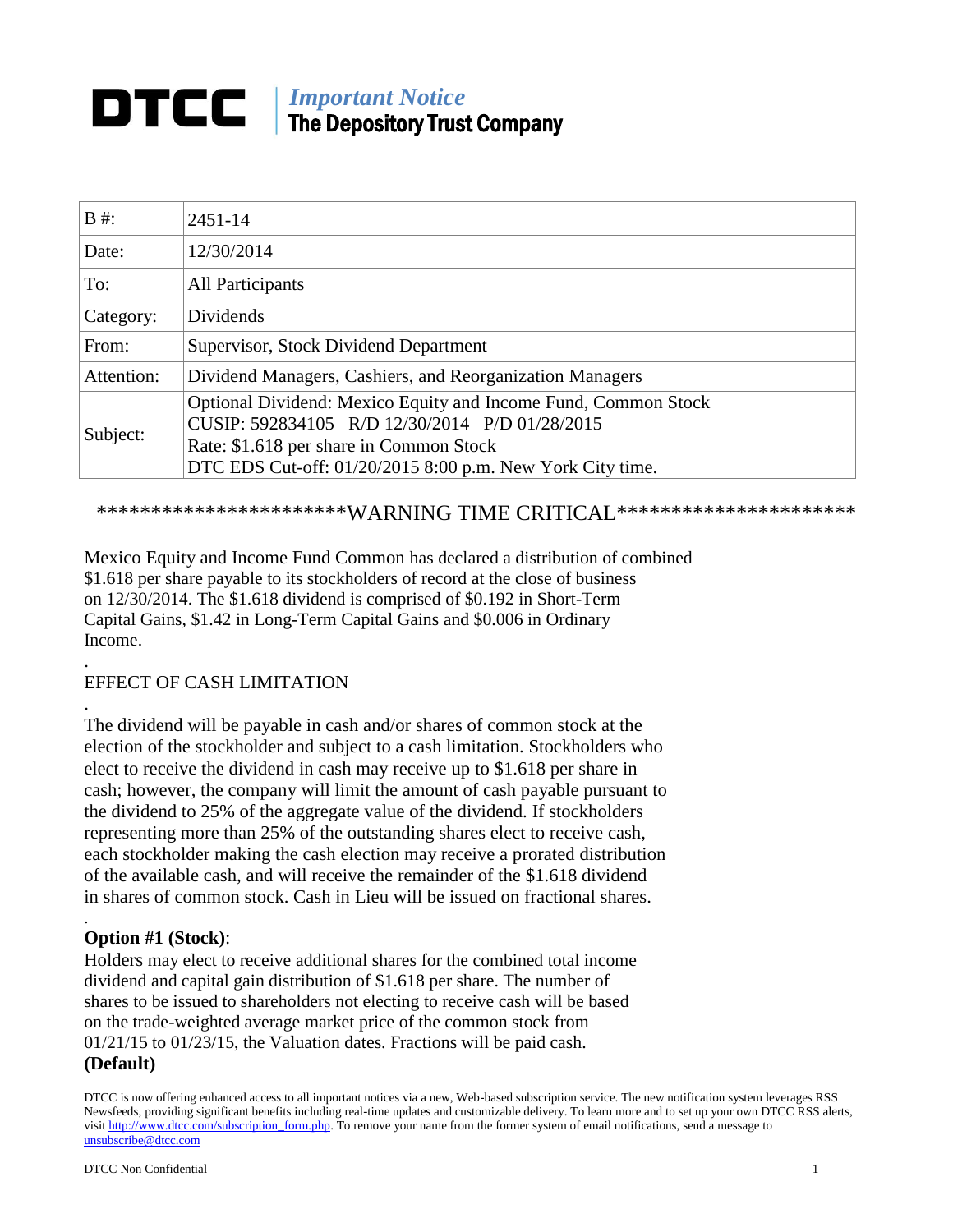## **Option #2 (Cash):**

.

.

.

.

Holders may elect to receive additional shares the total of \$1.618 in cash. This option is subject to proration (Approximate 75% in common shares with CIL and Approximate 25% in cash).

**.** PARTICIPANTS SHOULD SUBMIT ELECTION INSTRUCTIONS OVER THE PARTICIPANT TERMINAL SYSTEM (PTS) THROUGH THE ELECTIVE DIVIDEND SYSTEM (EDS) FUNCTION.

## **Participants not responding to the above option by 01/20/2015, 8:00 p.m., New York City time will receive the distribution in Option# 1.**

To confirm your record date positions, DTC participants should access the Dividend and Allocation History (DPAL) Menu Option, via the PTS Dividend Announcement Inquiry Function (DIVA).

If there are any questions regarding this Important Notice or the processing Of related instructions via EDS, participants should contact DTC's Customer Service Help Center at (888) 382-2721.

DTCC is now offering enhanced access to all important notices via a new, Web-based subscription service. The new notification system leverages RSS Newsfeeds, providing significant benefits including real-time updates and customizable delivery. To learn more and to set up your own DTCC RSS alerts, visit [http://www.dtcc.com/subscription\\_form.php.](http://www.dtcc.com/subscription_form.php) To remove your name from the former system of email notifications, send a message to [unsubscribe@dtcc.com](mailto:unsubscribe@dtcc.com) *Important Legal Information: The Depository Trust Company ("DTC") does not represent or warrant the accuracy, adequacy, timeliness, completeness or fitness for any particular purpose of the information contained in this communication, which is based in part on information obtained from*